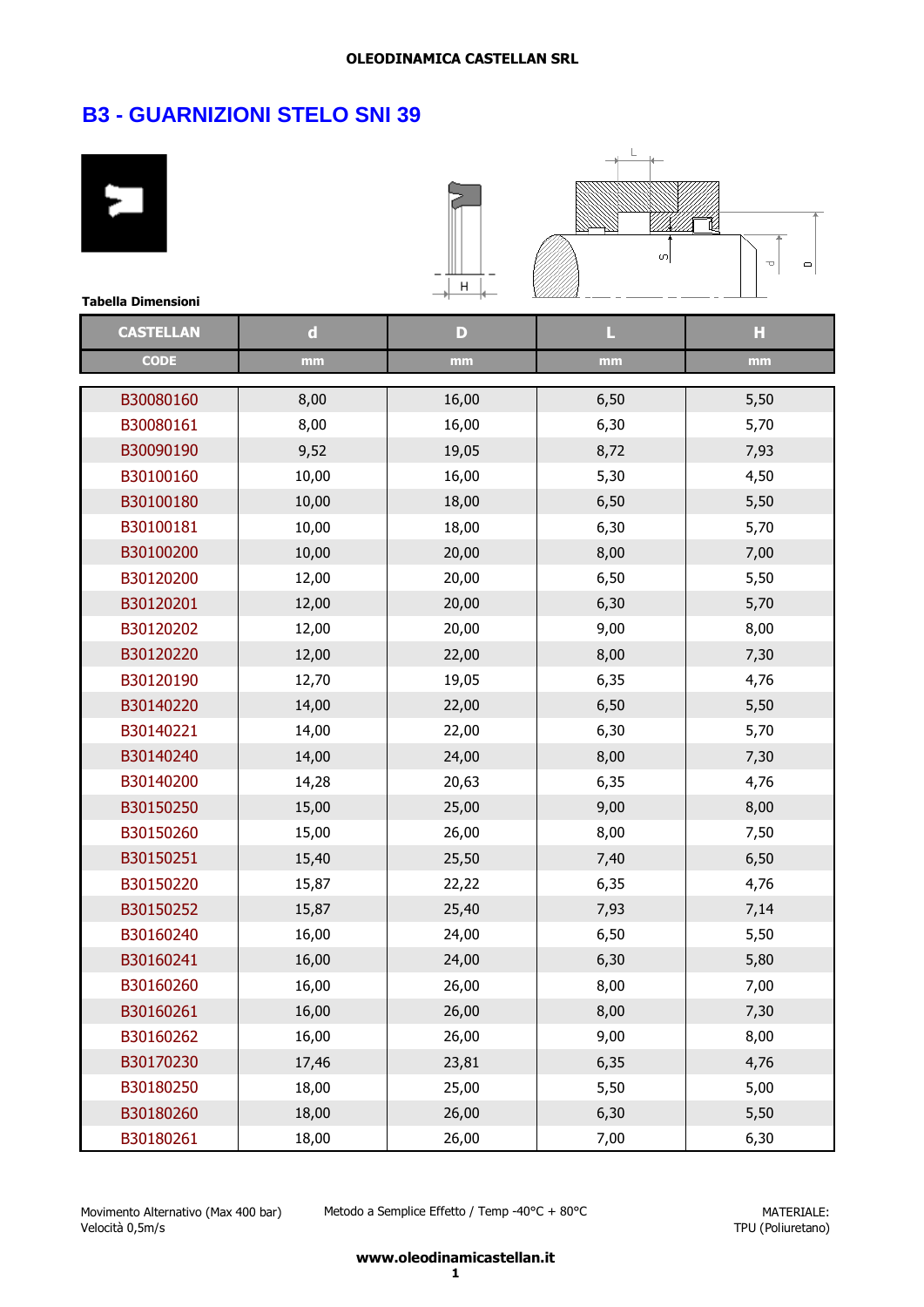| <b>Tabella Dimensioni</b> |             | Н     | $\sigma$ | T<br>Φ |
|---------------------------|-------------|-------|----------|--------|
| <b>CASTELLAN</b>          | $\mathbf d$ | D     | L        | н      |
| <b>CODE</b>               | mm          | mm    | mm       | mm     |
|                           |             |       |          |        |
| B30180262                 | 18,00       | 26,00 | 7,00     | 6,50   |
| B30180263                 | 18,00       | 26,00 | 9,00     | 8,50   |
| B30180280                 | 18,00       | 28,00 | 8,00     | 7,30   |
| B30180281                 | 18,00       | 28,00 | 9,00     | 8,00   |
| B30190250                 | 19,05       | 25,40 | 6,35     | 4,76   |
| B30190251                 | 19,05       | 25,40 | 7,14     | 6,35   |
| B30190280                 | 19,05       | 28,57 | 8,72     | 7,93   |
| B30190270                 | 19,50       | 27,50 | 9,00     | 8,50   |
| B30200260                 | 20,00       | 26,00 | 5,30     | 4,80   |
| B30200280                 | 20,00       | 28,00 | 6,50     | 5,50   |
| B30200300                 | 20,00       | 30,00 | 8,00     | 7,00   |
| B30200301                 | 20,00       | 30,00 | 9,00     | 8,00   |
| B30200302                 | 20,00       | 30,00 | 11,00    | 10,00  |
| B30200350                 | 20,00       | 35,00 | 11,00    | 10,00  |
| B30200270                 | 20,63       | 26,98 | 6,35     | 4,76   |
| B30200271                 | 20,63       | 26,98 | 7,14     | 6,35   |
| B30220300                 | 22,00       | 30,00 | 6,30     | 5,70   |
| B30220301                 | 22,00       | 30,00 | 7,00     | 6,00   |
| B30220320                 | 22,00       | 32,00 | 7,00     | 6,00   |
| B30220321                 | 22,00       | 32,00 | 8,00     | 7,30   |
| B30220350                 | 22,00       | 35,00 | 11,00    | 10,00  |
| B30220280                 | 22,22       | 28,57 | 6,35     | 4,76   |
| B30220281                 | 22,22       | 28,57 | 7,14     | 6,35   |
| B30230350                 | 23,00       | 35,00 | 11,00    | 10,00  |
| B30250320                 | 25,00       | 32,00 | 11,00    | 10,00  |
| B30250330                 | 25,00       | 33,00 | 6,30     | 4,80   |
| B30250331                 | 25,00       | 33,00 | 6,50     | 5,50   |
| B30250332                 | 25,00       | 33,00 | 7,30     | 6,50   |
| B30250333                 | 25,00       | 33,00 | 7,50     | 7,00   |
| B30250334                 | 25,00       | 33,00 | 8,00     | 7,30   |

Metodo a Semplice Effetto / Temp -40°C + 80°C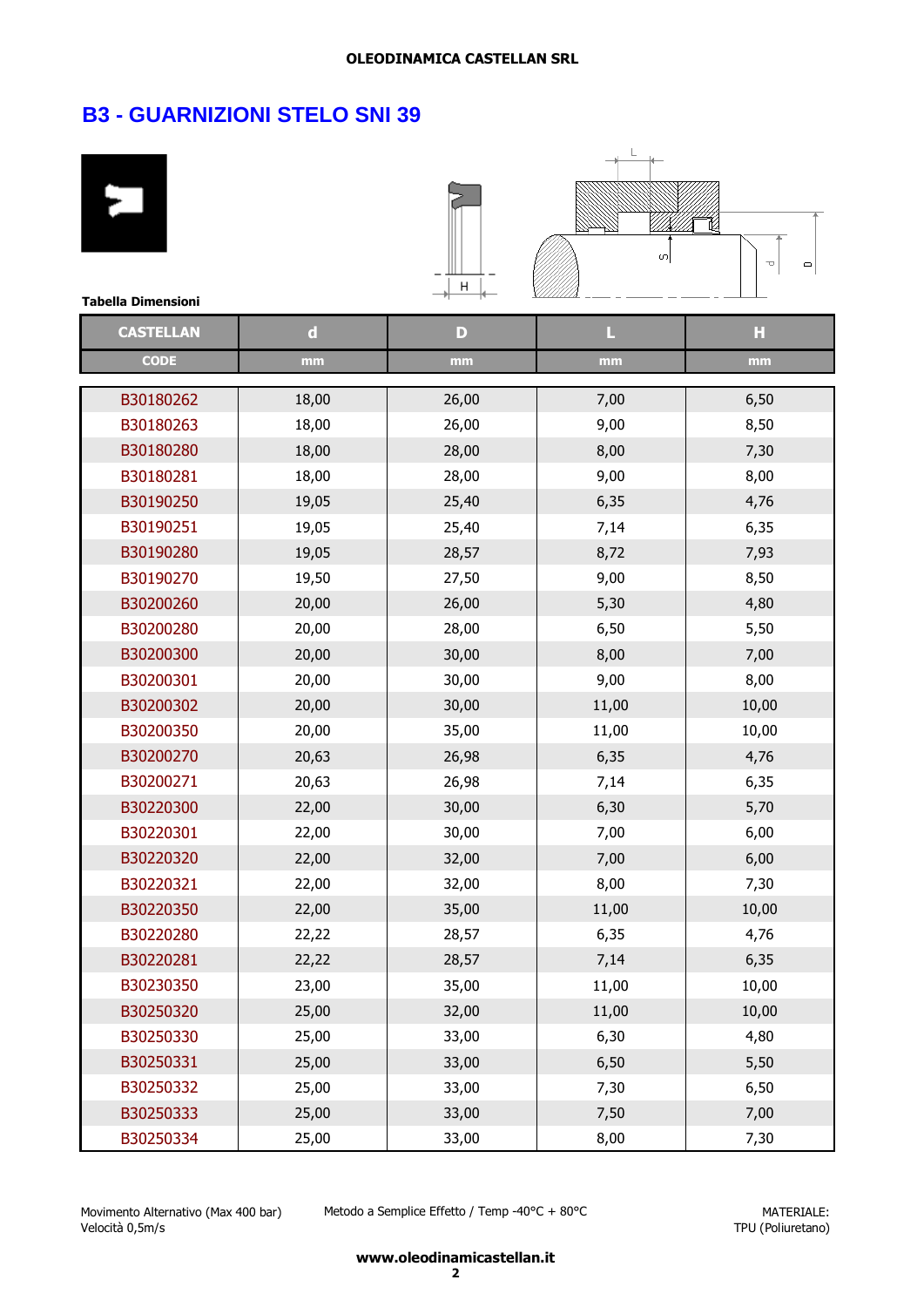# **B3 - GUARNIZIONI STELO SNI 39**

۰

| <b>Tabella Dimensioni</b> |             | Η     | ωļ    | p<br>$\Box$ |
|---------------------------|-------------|-------|-------|-------------|
| <b>CASTELLAN</b>          | $\mathbf d$ | D     | L     | н           |
| <b>CODE</b>               | mm          | mm    | mm    | mm          |
| B30250335                 | 25,00       | 33,00 | 11,00 | 10,00       |
| B30250350                 | 25,00       | 35,00 | 8,00  | 7,00        |
| B30250351                 | 25,00       | 35,00 | 8,00  | 7,30        |
| B30250352                 | 25,00       | 35,00 | 9,00  | 8,00        |
| B30250353                 | 25,00       | 35,00 | 11,00 | 10,00       |
| B30250400                 | 25,00       | 40,00 | 11,00 | 10,00       |
| B30250450                 | 25,00       | 45,00 | 13,00 | 12,00       |
| B30250310                 | 25,40       | 31,75 | 6,35  | 4,76        |
| B30250311                 | 25,40       | 31,75 | 7,14  | 6,35        |
| B30250350                 | 25,40       | 34,92 | 7,14  | 6,35        |
| B30250351                 | 25,40       | 34,92 | 8,72  | 7,93        |
| B30250380                 | 25,40       | 38,10 | 10,31 | 9,52        |
| B30270330                 | 26,98       | 33,34 | 6,35  | 4,76        |
| B30280360                 | 28,00       | 36,00 | 8,00  | 7,30        |
| B30280380                 | 28,00       | 38,00 | 8,00  | 7,30        |
| B30280381                 | 28,00       | 38,00 | 11,00 | 10,00       |
| B30280350                 | 28,57       | 34,92 | 6,35  | 4,76        |
| B30280351                 | 28,57       | 34,92 | 7,14  | 6,35        |
| B30280382                 | 28,57       | 38,10 | 8,72  | 7,93        |
| B30280410                 | 28,57       | 41,27 | 7,14  | 6,35        |
| B30300380                 | 30,00       | 38,00 | 6,30  | 4,80        |
| B30300400                 | 30,00       | 40,00 | 7,50  | 7,00        |
| B30300401                 | 30,00       | 40,00 | 8,00  | 7,30        |
| B30300402                 | 30,00       | 40,00 | 11,00 | 10,00       |
| B30300450                 | 30,00       | 45,00 | 11,00 | 10,00       |
| B30300390                 | 30,16       | 39,68 | 7,14  | 6,35        |
| B30310380                 | 31,75       | 38,10 | 7,14  | 6,35        |
| B30310410                 | 31,75       | 41,27 | 6,35  | 4,76        |
| B30310411                 | 31,75       | 41,27 | 7,14  | 6,35        |
| B30310412                 | 31,75       | 41,27 | 8,72  | 7,93        |

Movimento Alternativo (Max 400 bar) Velocità 0,5m/s

Metodo a Semplice Effetto / Temp -40°C + 80°C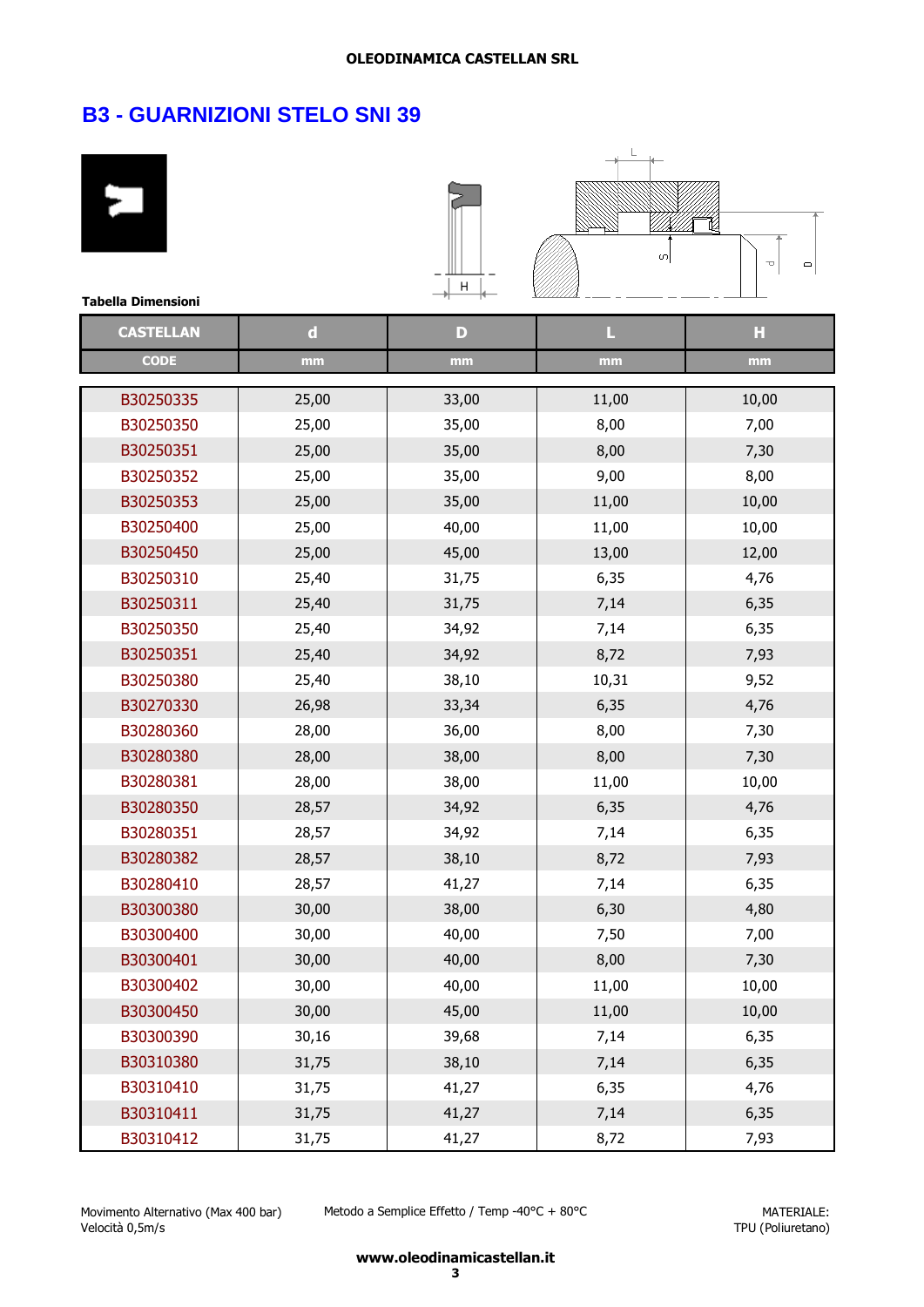| <b>Tabella Dimensioni</b> |             | Η     | $\sigma$ | T<br>$\Box$ |
|---------------------------|-------------|-------|----------|-------------|
| <b>CASTELLAN</b>          | $\mathbf d$ | D     | L        | H           |
| <b>CODE</b>               | mm          | mm    | mm       | mm          |
| B30310440                 | 31,75       | 44,45 | 7,14     | 6,35        |
| B30310441                 | 31,75       | 44,45 | 10,31    | 9,52        |
| B30320400                 | 32,00       | 40,00 | 7,50     | 6,70        |
| B30320401                 | 32,00       | 40,00 | 7,70     | 7,20        |
| B30320402                 | 32,00       | 40,00 | 9,00     | 8,00        |
| B30320410                 | 32,00       | 41,50 | 8,90     | 7,90        |
| B30320420                 | 32,00       | 42,00 | 8,00     | 7,30        |
| B30320421                 | 32,00       | 42,00 | 11,00    | 10,00       |
| B30320450                 | 32,00       | 45,00 | 11,00    | 10,00       |
| B30320470                 | 32,00       | 47,00 | 11,00    | 10,00       |
| B30340410                 | 34,92       | 41,27 | 7,14     | 6,35        |
| B30340440                 | 34,92       | 44,45 | 6,35     | 4,76        |
| B30340441                 | 34,92       | 44,45 | 8,72     | 7,93        |
| B30340470                 | 34,92       | 47,62 | 10,31    | 9,52        |
| B30350430                 | 35,00       | 43,00 | 8,00     | 7,20        |
| B30350450                 | 35,00       | 45,00 | 8,00     | 7,00        |
| B30350451                 | 35,00       | 45,00 | 9,00     | 8,00        |
| B30350452                 | 35,00       | 45,00 | 11,00    | 10,00       |
| B30350501                 | 35,00       | 50,00 | 11,00    | 10,00       |
| B30360440                 | 36,00       | 44,00 | 7,00     | 6,30        |
| B30360460                 | 36,00       | 46,00 | 8,00     | 7,00        |
| B30360461                 | 36,00       | 46,00 | 8,00     | 7,30        |
| B30360462                 | 36,00       | 46,00 | 8,50     | 7,50        |
| B30360463                 | 36,00       | 46,00 | 11,00    | 10,00       |
| B30360510                 | 36,00       | 51,00 | 11,00    | 10,00       |
| B30360560                 | 36,00       | 56,00 | 13,00    | 12,00       |
| B30360464                 | 36,51       | 46,04 | 8,72     | 7,93        |
| B30370470                 | 37,00       | 47,00 | 9,00     | 8,00        |
| B30380550                 | 38,00       | 55,00 | 11,00    | 10,00       |
| B30380440                 | 38,10       | 44,45 | 7,14     | 6,35        |

Movimento Alternativo (Max 400 bar) Velocità 0,5m/s

Metodo a Semplice Effetto / Temp -40°C + 80°C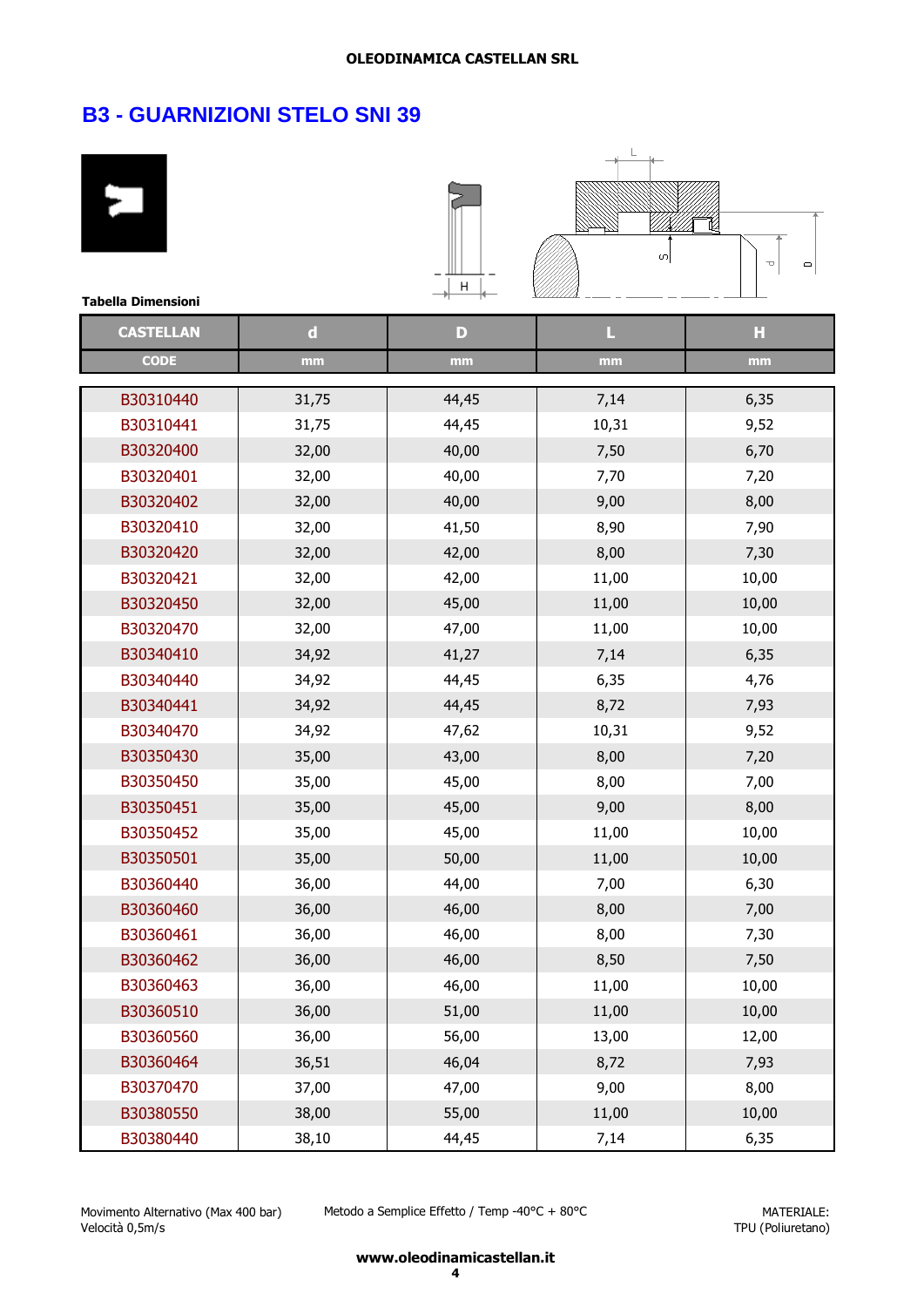# **B3 - GUARNIZIONI STELO SNI 39**

۰

| <b>Tabella Dimensioni</b> |             | H            | ωļ    | p<br>$\Box$ |
|---------------------------|-------------|--------------|-------|-------------|
| <b>CASTELLAN</b>          | $\mathbf d$ | $\mathbf{D}$ | L     | н           |
| <b>CODE</b>               | mm          | mm           | mm    | mm          |
| B30380470                 | 38,10       | 47,62        | 6,35  | 4,76        |
| B30380471                 | 38,10       | 47,62        | 7,14  | 6,35        |
| B30380472                 | 38,10       | 47,62        | 8,72  | 7,93        |
| B30380473                 | 38,10       | 47,62        | 10,31 | 9,52        |
| B30380500                 | 38,10       | 50,80        | 7,14  | 6,35        |
| B30380501                 | 38,10       | 50,80        | 10,31 | 9,52        |
| B30380530                 | 38,10       | 53,97        | 10,31 | 9,52        |
| B30400480                 | 40,00       | 48,00        | 6,30  | 5,70        |
| B30400490                 | 40,00       | 49,50        | 10,50 | 9,50        |
| B30400500                 | 40,00       | 50,00        | 8,00  | 7,30        |
| B30400501                 | 40,00       | 50,00        | 11,00 | 10,00       |
| B30400550                 | 40,00       | 55,00        | 11,00 | 10,00       |
| B30400551                 | 40,00       | 55,00        | 12,50 | 11,50       |
| B30400600                 | 40,00       | 60,00        | 13,00 | 12,00       |
| B30410470                 | 41,27       | 47,62        | 7,14  | 6,35        |
| B30410500                 | 41,27       | 50,80        | 7,93  | 7,14        |
| B30410501                 | 41,27       | 50,80        | 8,72  | 7,93        |
| B30410502                 | 41,27       | 50,80        | 10,31 | 9,52        |
| B30410530                 | 41,27       | 53,97        | 10,31 | 9,52        |
| B30450500                 | 42,00       | 50,00        | 12,50 | 11,50       |
| B30420520                 | 42,00       | 52,00        | 11,00 | 10,00       |
| B30420530                 | 42,00       | 53,00        | 10,00 | 9,00        |
| B30440500                 | 44,45       | 50,80        | 7,14  | 6,35        |
| B30440530                 | 44,45       | 53,97        | 7,14  | 6,35        |
| B30440531                 | 44,45       | 53,97        | 8,72  | 7,93        |
| B30440532                 | 44,45       | 53,97        | 10,31 | 9,52        |
| B30440570                 | 44,45       | 57,15        | 7,14  | 6,35        |
| B30440571                 | 44,45       | 57,15        | 10,31 | 9,52        |
| B30440572                 | 44,45       | 57,15        | 14,30 | 12,70       |
| B30450530                 | 45,00       | 53,00        | 6,30  | 5,60        |

Movimento Alternativo (Max 400 bar) Velocità 0,5m/s

Metodo a Semplice Effetto / Temp -40°C + 80°C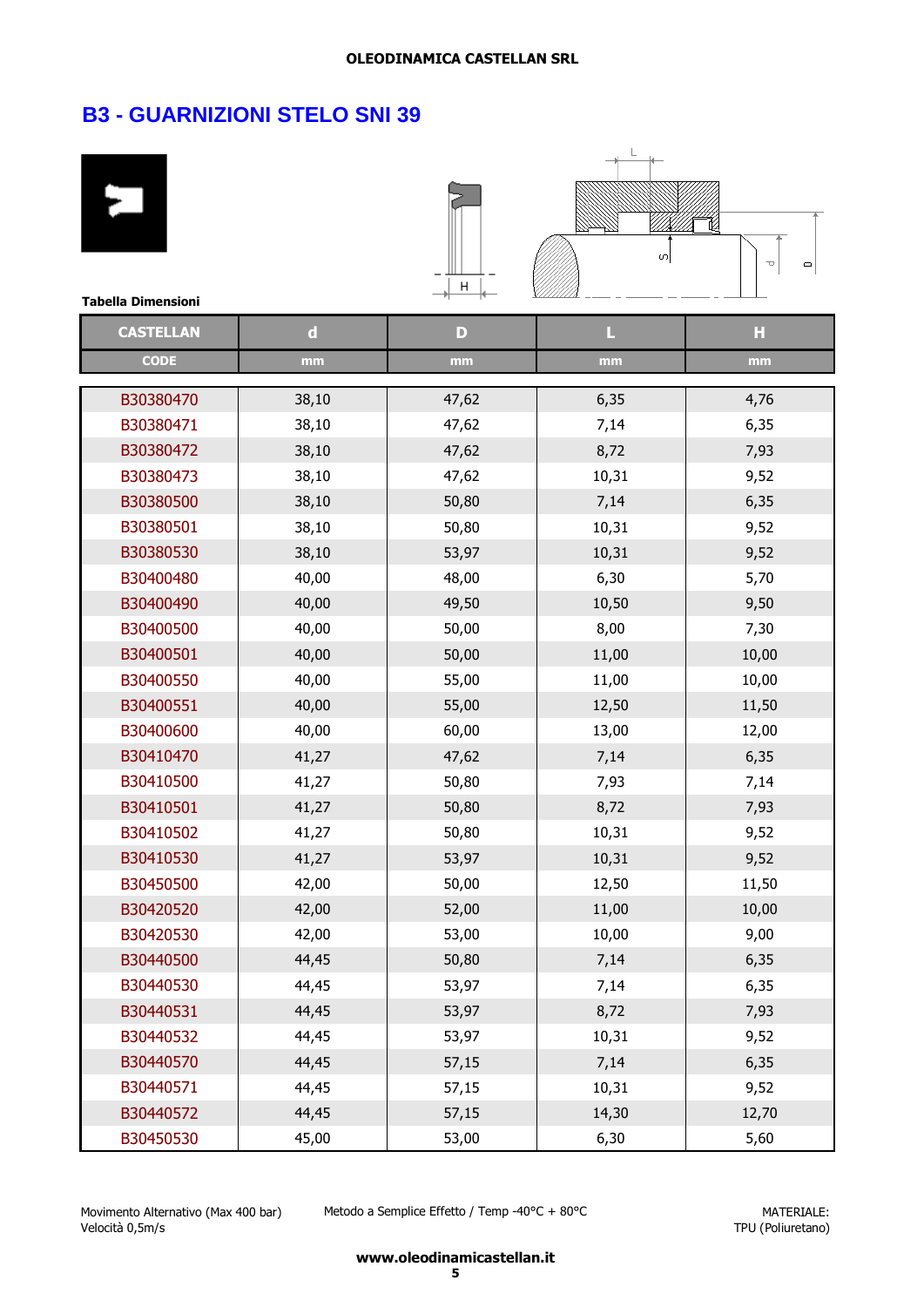# **B3 - GUARNIZIONI STELO SNI 39**

۰

| <b>Tabella Dimensioni</b> |             | Н     | ωļ    | M<br>U<br>o |
|---------------------------|-------------|-------|-------|-------------|
| <b>CASTELLAN</b>          | $\mathbf d$ | D     | L     | н           |
| <b>CODE</b>               | mm          | mm    | mm    | mm          |
| B30450531                 | 45,00       | 53,00 | 12,50 | 11,50       |
| B30450550                 | 45,00       | 55,00 | 8,00  | 7,00        |
| B30450551                 | 45,00       | 55,00 | 8,00  | 7,30        |
| B30450552                 | 45,00       | 55,00 | 11,00 | 10,00       |
| B30450553                 | 45,00       | 55,00 | 12,50 | 11,50       |
| B30450570                 | 45,00       | 57,70 | 10,50 | 9,50        |
| B30450600                 | 45,00       | 60,00 | 11,00 | 10,00       |
| B30450601                 | 45,00       | 60,00 | 12,50 | 11,50       |
| B30450650                 | 45,00       | 65,00 | 11,00 | 10,00       |
| B30470570                 | 47,62       | 57,15 | 10,31 | 9,52        |
| B30480560                 | 48,00       | 56,00 | 12,50 | 11,50       |
| B30480561                 | 48,00       | 56,00 | 13,00 | 12,00       |
| B30480630                 | 48,00       | 63,00 | 11,00 | 10,00       |
| B30480680                 | 48,00       | 68,00 | 13,00 | 12,00       |
| B30500570                 | 50,00       | 57,00 | 11,00 | 10,00       |
| B30500580                 | 50,00       | 58,00 | 12,50 | 11,50       |
| B30500600                 | 50,00       | 60,00 | 8,00  | 7,30        |
| B30500601                 | 50,00       | 60,00 | 11,00 | 10,00       |
| B30500620                 | 50,00       | 62,00 | 11,00 | 10,00       |
| B30500621                 | 50,00       | 62,70 | 10,50 | 9,50        |
| B30500650                 | 50,00       | 65,00 | 11,00 | 10,00       |
| B30500651                 | 50,00       | 65,00 | 12,00 | 11,00       |
| B30500652                 | 50,00       | 65,00 | 12,50 | 11,50       |
| B30500653                 | 50,00       | 65,00 | 16,50 | 15,50       |
| B30500700                 | 50,00       | 70,00 | 13,00 | 12,00       |
| B30500701                 | 50,00       | 70,00 | 15,00 | 14,00       |
| B30500571                 | 50,80       | 57,15 | 7,14  | 6,35        |
| B30500602                 | 50,80       | 60,32 | 7,14  | 6,35        |
| B30500603                 | 50,80       | 60,32 | 8,72  | 7,93        |
| B30500604                 | 50,80       | 60,32 | 10,31 | 9,52        |

Movimento Alternativo (Max 400 bar) Velocità 0,5m/s

Metodo a Semplice Effetto / Temp -40°C + 80°C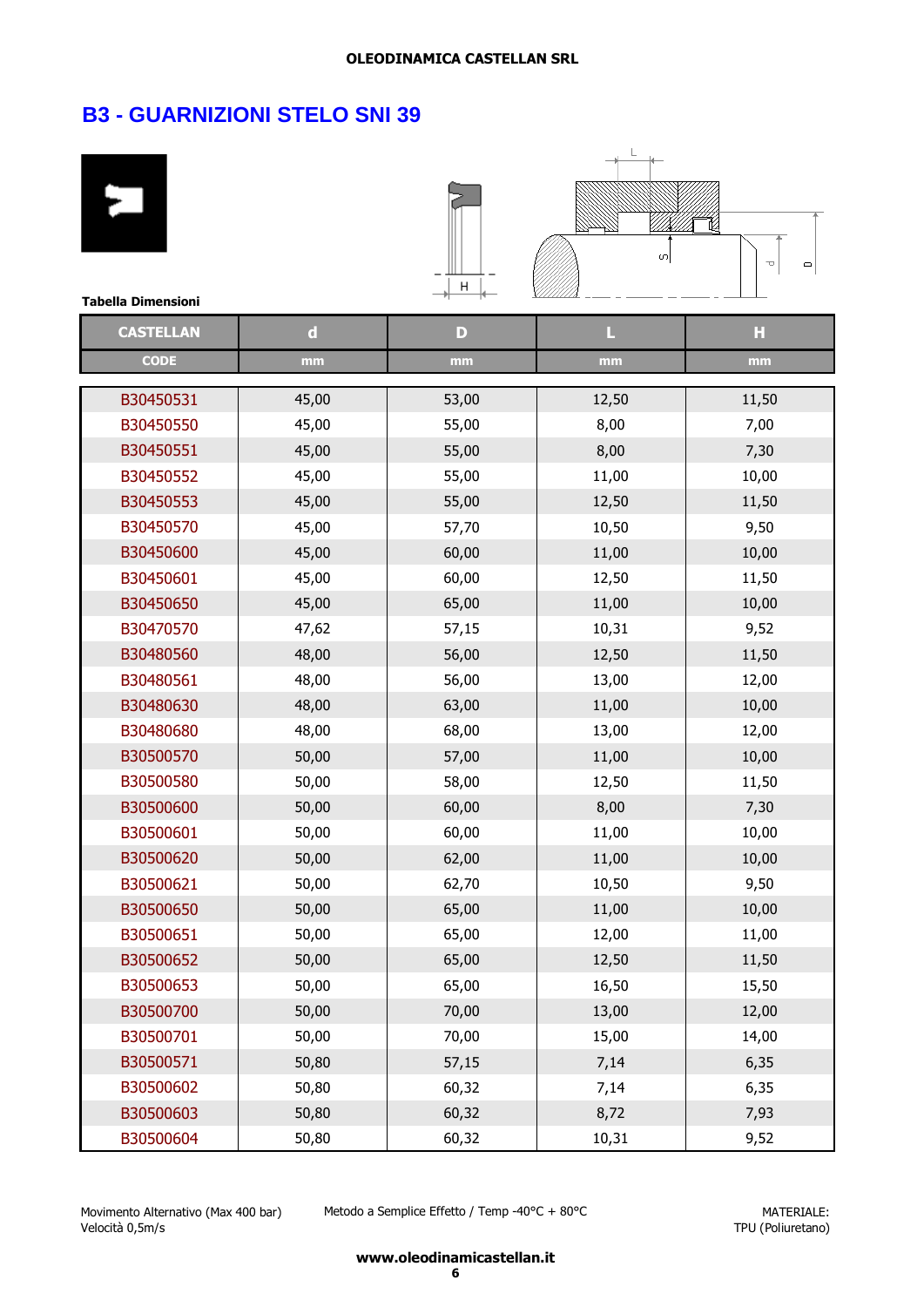| <b>Tabella Dimensioni</b> |             | Н     | O)    | ta<br>U<br>$\Box$ |
|---------------------------|-------------|-------|-------|-------------------|
| <b>CASTELLAN</b>          | $\mathbf d$ | D     | П     | H                 |
| <b>CODE</b>               | mm          | mm    | mm    | mm                |
| B30500630                 | 50,80       | 63,50 | 7,14  | 6,35              |
| B30500631                 | 50,80       | 63,50 | 8,72  | 7,93              |
| B30500632                 | 50,80       | 63,50 | 10,31 | 9,52              |
| B30500660                 | 50,80       | 66,67 | 8,72  | 7,93              |
| B30500661                 | 50,80       | 66,67 | 14,30 | 12,70             |
| B30500690                 | 50,80       | 69,85 | 17,47 | 15,87             |
| B30520620                 | 52,00       | 62,00 | 11,00 | 10,00             |
| B30530630                 | 53,97       | 63,50 | 10,31 | 9,52              |
| B30550620                 | 55,00       | 62,50 | 10,00 | 9,00              |
| B30550630                 | 55,00       | 63,00 | 12,50 | 11,50             |
| B30550650                 | 55,00       | 65,00 | 9,50  | 9,00              |
| B30550651                 | 55,00       | 65,00 | 11,00 | 10,00             |
| B30550652                 | 55,00       | 65,00 | 13,00 | 12,00             |
| B30550700                 | 55,00       | 70,00 | 11,00 | 10,00             |
| B30550701                 | 55,00       | 70,00 | 13,00 | 12,00             |
| B30550750                 | 55,00       | 75,00 | 13,00 | 12,00             |
| B30560660                 | 56,00       | 66,00 | 11,00 | 10,00             |
| B30560710                 | 56,00       | 71,00 | 12,50 | 11,50             |
| B30560760                 | 56,00       | 76,00 | 13,00 | 12,00             |
| B30570660                 | 57,10       | 66,70 | 10,50 | 10,00             |
| B30570690                 | 57,10       | 69,80 | 10,50 | 10,00             |
| B30570661                 | 57,15       | 66,67 | 10,31 | 9,52              |
| B30570691                 | 57,15       | 69,85 | 10,31 | 9,52              |
| B30580680                 | 58,00       | 68,00 | 12,50 | 11,50             |
| B30600680                 | 60,00       | 68,00 | 12,50 | 11,50             |
| B30600700                 | 60,00       | 70,00 | 8,00  | 7,50              |
| B30600701                 | 60,00       | 70,00 | 11,00 | 10,00             |
| B30600702                 | 60,00       | 70,00 | 12,50 | 11,50             |
| B30600703                 | 60,00       | 70,00 | 13,00 | 12,00             |
| B30600720                 | 60,00       | 72,00 | 11,00 | 10,00             |

Metodo a Semplice Effetto / Temp -40°C + 80°C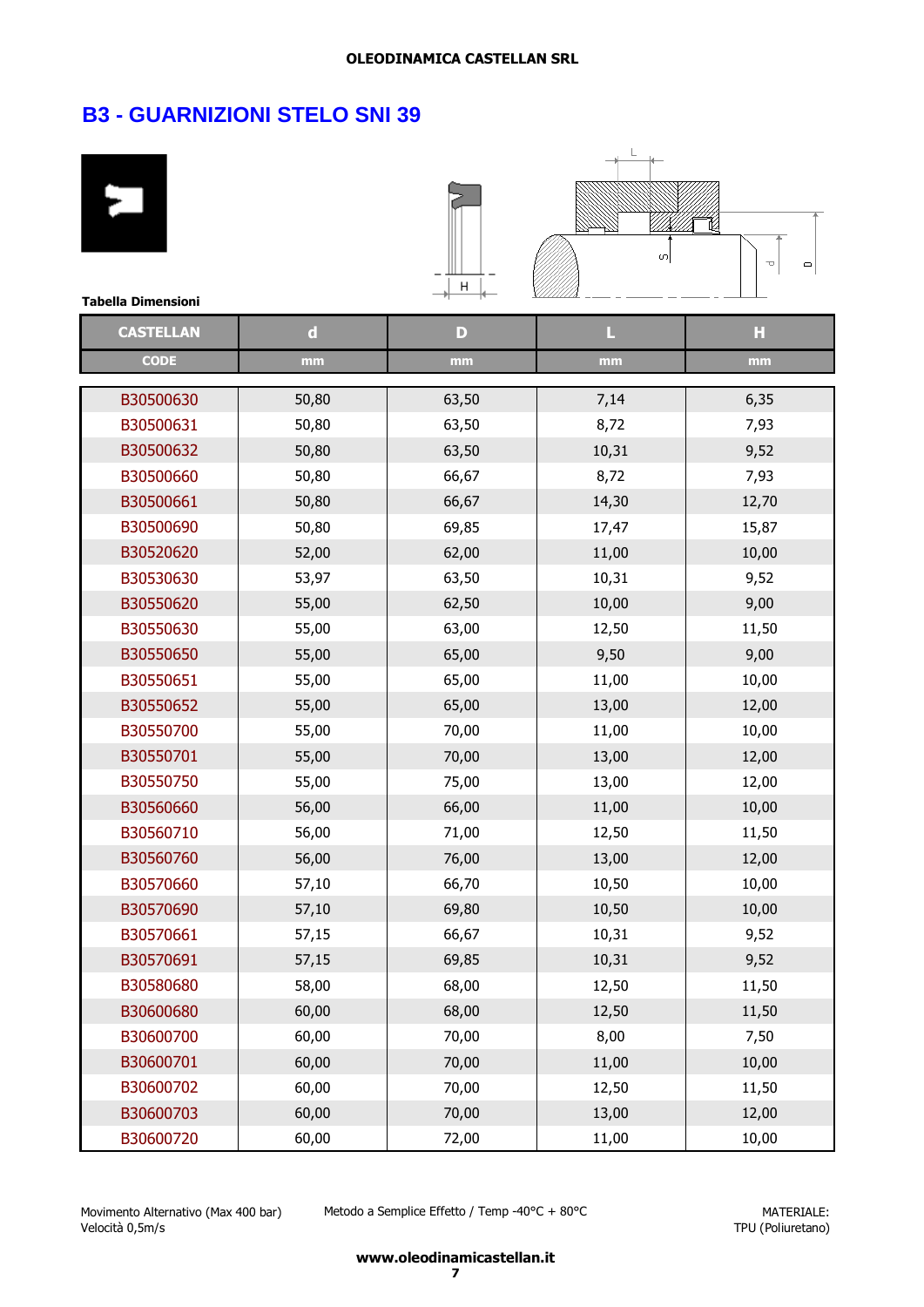# **B3 - GUARNIZIONI STELO SNI 39**

۰

| <b>Tabella Dimensioni</b> |             | Н     | ωļ    | ĭØ<br>U<br>$\Box$ |
|---------------------------|-------------|-------|-------|-------------------|
| <b>CASTELLAN</b>          | $\mathbf d$ | D     | L     | H                 |
| <b>CODE</b>               | mm          | mm    | mm    | mm                |
| B30600750                 | 60,00       | 75,00 | 11,00 | 10,00             |
| B30600751                 | 60,00       | 75,00 | 12,50 | 11,50             |
| B30600752                 | 60,00       | 75,00 | 13,00 | 12,00             |
| B30600753                 | 60,00       | 75,00 | 16,50 | 15,50             |
| B30600800                 | 60,00       | 80,00 | 13,00 | 12,00             |
| B30600690                 | 60,32       | 69,85 | 10,31 | 9,52              |
| B30600730                 | 60,32       | 73,02 | 10,31 | 9,52              |
| B30630730                 | 63,00       | 73,00 | 13,00 | 12,00             |
| B30630780                 | 63,00       | 78,00 | 11,00 | 10,00             |
| B30630781                 | 63,00       | 78,00 | 12,50 | 11,50             |
| B30630830                 | 63,00       | 83,00 | 13,00 | 12,00             |
| B30630831                 | 63,00       | 83,00 | 14,50 | 13,50             |
| B30630731                 | 63,50       | 73,02 | 8,72  | 7,93              |
| B30630732                 | 63,50       | 73,02 | 10,31 | 9,52              |
| B30630760                 | 63,50       | 76,20 | 7,14  | 6,35              |
| B30630761                 | 63,50       | 76,20 | 10,31 | 9,52              |
| B30630762                 | 63,50       | 76,20 | 10,50 | 10,00             |
| B30630790                 | 63,50       | 79,37 | 14,30 | 12,70             |
| B30630820                 | 63,50       | 82,55 | 17,47 | 15,87             |
| B30650730                 | 65,00       | 73,00 | 12,50 | 11,50             |
| B30650750                 | 65,00       | 75,00 | 11,00 | 10,00             |
| B30650751                 | 65,00       | 75,00 | 12,50 | 11,50             |
| B30650752                 | 65,00       | 75,00 | 13,00 | 12,00             |
| B30650770                 | 65,00       | 77,70 | 10,50 | 9,50              |
| B30650800                 | 65,00       | 80,00 | 11,00 | 10,00             |
| B30650801                 | 65,00       | 80,00 | 13,00 | 12,00             |
| B30650850                 | 65,00       | 85,00 | 13,00 | 12,00             |
| B30660800                 | 66,00       | 80,00 | 11,00 | 10,50             |
| B30660760                 | 66,67       | 76,20 | 10,31 | 9,52              |
| B30660790                 | 66,67       | 79,37 | 14,30 | 12,70             |

Movimento Alternativo (Max 400 bar) Velocità 0,5m/s

Metodo a Semplice Effetto / Temp -40°C + 80°C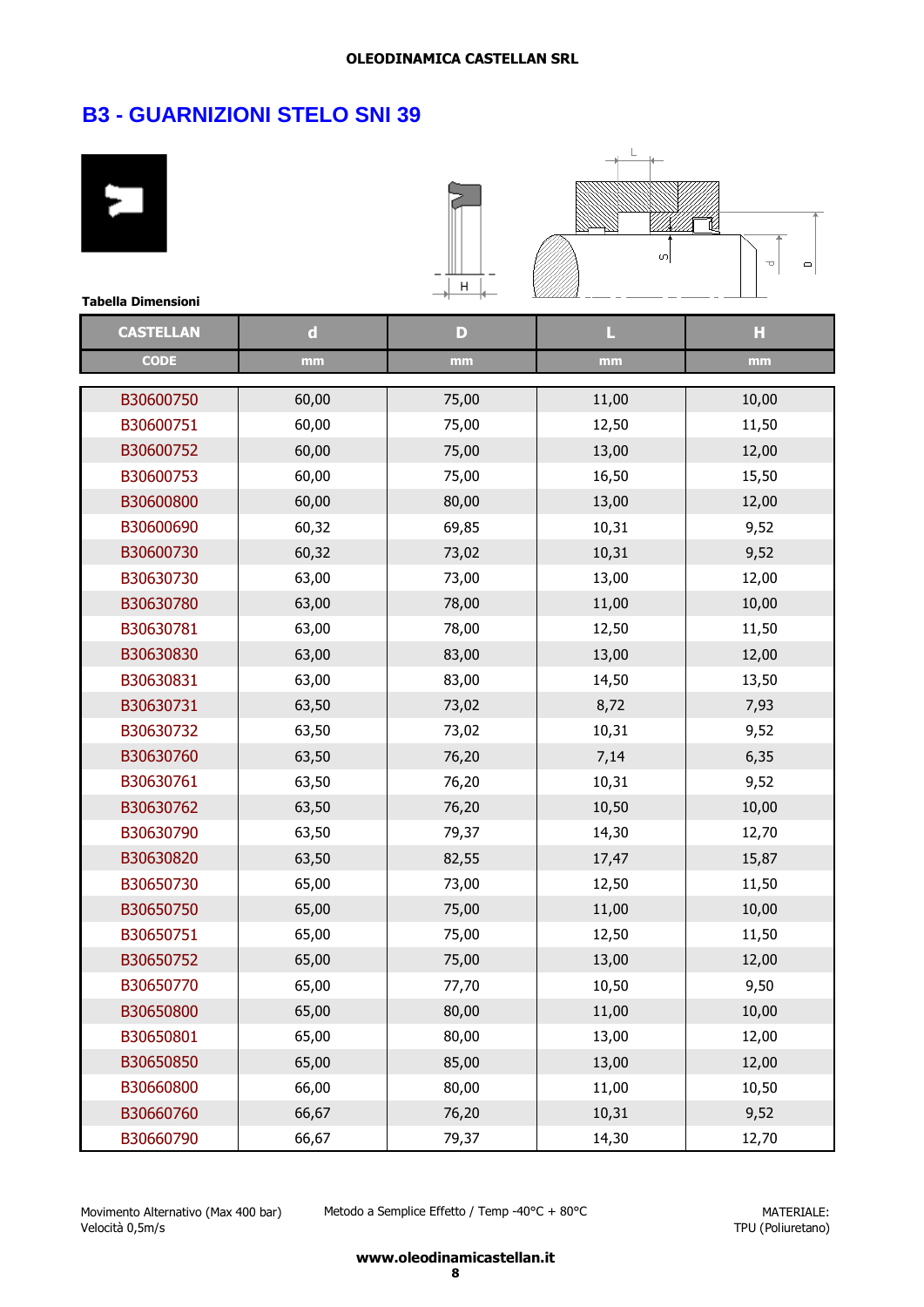| <b>Tabella Dimensioni</b> |             | $\mathsf{H}%$ | 이     | 12<br>U<br>$\Box$ |
|---------------------------|-------------|---------------|-------|-------------------|
| <b>CASTELLAN</b>          | $\mathbf d$ | $\mathbf{D}$  | L     | H                 |
| <b>CODE</b>               |             |               |       |                   |
|                           | mm          | mm            | mm    | mm                |
| B30660820                 | 66,67       | 82,55         | 17,47 | 15,87             |
| B30670750                 | 67,00       | 75,00         | 12,50 | 11,50             |
| B30690820                 | 69,80       | 82,50         | 10,50 | 10,00             |
| B30690790                 | 69,85       | 79,37         | 10,31 | 9,52              |
| B30690850                 | 69,85       | 85,72         | 10,31 | 9,52              |
| B30690851                 | 69,85       | 85,72         | 14,30 | 12,70             |
| B30690880                 | 69,85       | 88,90         | 17,47 | 15,87             |
| B30700770                 | 70,00       | 77,50         | 10,00 | 9,00              |
| B30700780                 | 70,00       | 78,00         | 12,50 | 11,50             |
| B30700790                 | 70,00       | 79,00         | 14,00 | 13,00             |
| B30700800                 | 70,00       | 80,00         | 12,50 | 11,50             |
| B30700801                 | 70,00       | 80,00         | 13,00 | 12,00             |
| B30700850                 | 70,00       | 85,00         | 11,00 | 10,00             |
| B30700851                 | 70,00       | 85,00         | 12,50 | 11,50             |
| B30700852                 | 70,00       | 85,00         | 13,00 | 12,00             |
| B30700900                 | 70,00       | 90,00         | 13,00 | 12,00             |
| B30700901                 | 70,00       | 90,00         | 16,00 | 15,00             |
| B30730820                 | 73,00       | 82,40         | 7,80  | 7,30              |
| B30730821                 | 73,02       | 82,55         | 10,31 | 9,52              |
| B30750830                 | 75,00       | 83,00         | 12,50 | 11,50             |
| B30750850                 | 75,00       | 85,00         | 11,00 | 10,50             |
| B30750851                 | 75,00       | 85,00         | 12,50 | 11,50             |
| B30750852                 | 75,00       | 85,00         | 13,00 | 12,00             |
| B30750900                 | 75,00       | 90,00         | 11,00 | 10,00             |
| B30750901                 | 75,00       | 90,00         | 13,00 | 12,00             |
| B30760850                 | 76,20       | 85,72         | 10,31 | 9,52              |
| B30760880                 | 76,20       | 88,90         | 10,31 | 9,52              |
| B30760881                 | 76,20       | 88,90         | 10,50 | 10,00             |
| B30760920                 | 76,20       | 92,07         | 14,30 | 12,70             |
| B30760950                 | 76,20       | 95,25         | 17,47 | 15,87             |

Movimento Alternativo (Max 400 bar) Velocità 0,5m/s

Metodo a Semplice Effetto / Temp -40°C + 80°C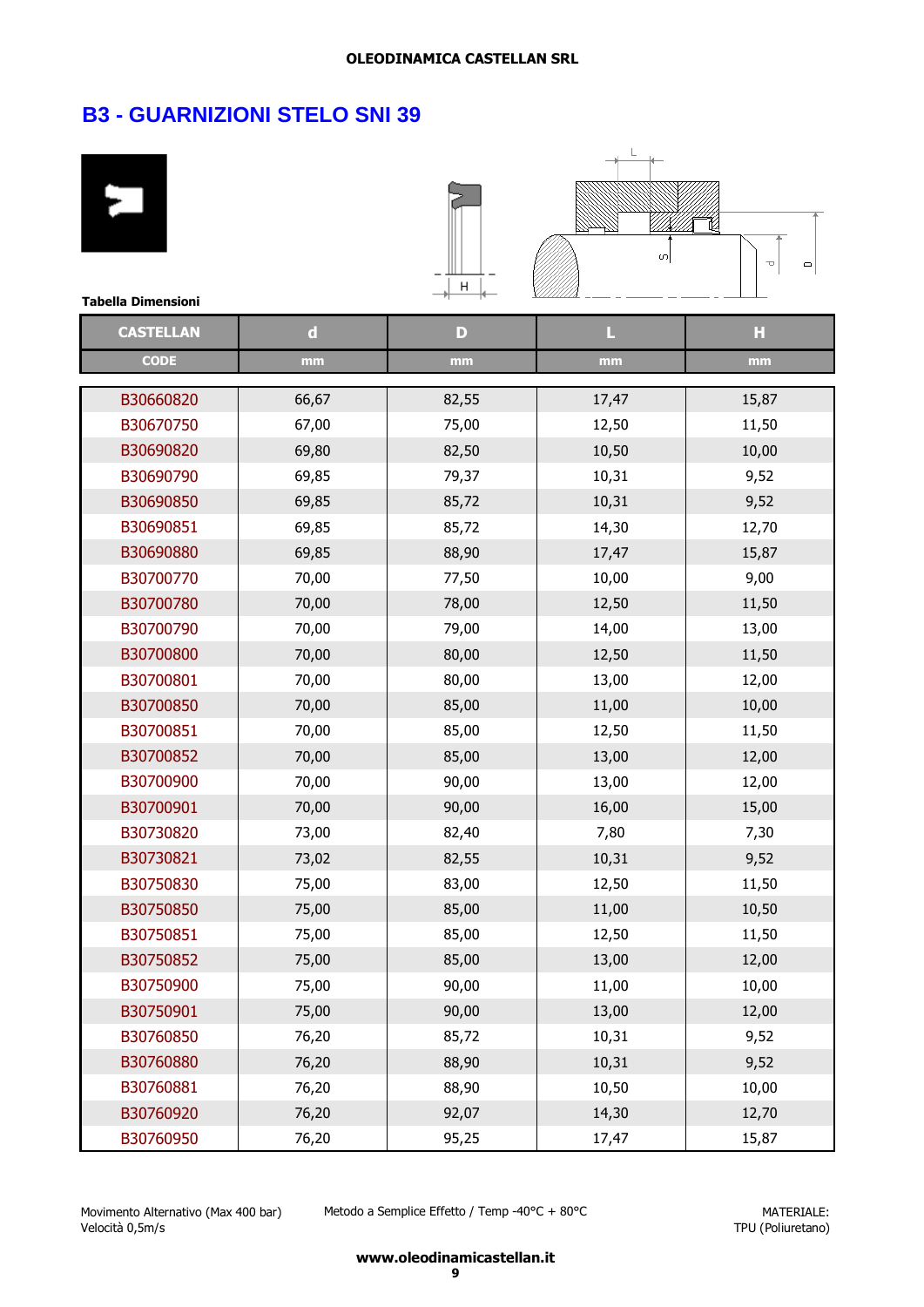# **B3 - GUARNIZIONI STELO SNI 39**

| <b>Tabella Dimensioni</b> |             | H      | O)    | ı<br>p<br>$\Box$ |
|---------------------------|-------------|--------|-------|------------------|
| <b>CASTELLAN</b>          | $\mathbf d$ | D      | L     | H                |
| <b>CODE</b>               | mm          | mm     | mm    | mm               |
| B30770860                 | 77,00       | 86,00  | 15,00 | 14,00            |
| B30780860                 | 78,00       | 86,00  | 12,50 | 11,50            |
| B30780861                 | 78,00       | 86,00  | 14,50 | 13,50            |
| B30780880                 | 78,00       | 88,00  | 13,00 | 12,00            |
| B30780900                 | 78,00       | 90,00  | 13,00 | 12,50            |
| B30790880                 | 79,37       | 88,90  | 17,47 | 15,87            |
| B30790881                 | 79,40       | 88,90  | 10,50 | 10,00            |
| B30800880                 | 80,00       | 88,00  | 12,50 | 11,50            |
| B30800900                 | 80,00       | 90,00  | 13,00 | 12,00            |
| B30800950                 | 80,00       | 95,00  | 11,00 | 10,00            |
| B30800951                 | 80,00       | 95,00  | 12,50 | 11,50            |
| B30800952                 | 80,00       | 95,00  | 13,00 | 12,00            |
| B30801000                 | 80,00       | 100,00 | 13,00 | 12,00            |
| B30801001                 | 80,00       | 100,00 | 16,00 | 15,00            |
| B30820970                 | 82,50       | 97,50  | 13,00 | 12,50            |
| B30820920                 | 82,55       | 92,07  | 10,31 | 9,52             |
| B30820921                 | 82,55       | 92,07  | 15,72 | 14,28            |
| B30820950                 | 82,55       | 95,25  | 10,31 | 9,52             |
| B30820980                 | 82,55       | 98,42  | 14,30 | 12,70            |
| B30850920                 | 85,00       | 92,50  | 10,00 | 9,00             |
| B30850930                 | 85,00       | 93,00  | 12,50 | 11,50            |
| B30851000                 | 85,00       | 100,00 | 12,50 | 11,50            |
| B30851001                 | 85,00       | 100,00 | 13,00 | 12,00            |
| B30851050                 | 85,00       | 105,00 | 13,00 | 12,00            |
| B30880980                 | 88,90       | 98,42  | 10,31 | 9,52             |
| B30881010                 | 88,90       | 101,60 | 8,72  | 7,93             |
| B30881011                 | 88,90       | 101,60 | 10,31 | 9,52             |
| B30881012                 | 88,90       | 101,60 | 10,50 | 10,00            |
| B30881040                 | 88,90       | 104,77 | 14,30 | 12,70            |
| B30881070                 | 88,90       | 107,95 | 17,47 | 15,87            |

Movimento Alternativo (Max 400 bar) Velocità 0,5m/s

Metodo a Semplice Effetto / Temp -40°C + 80°C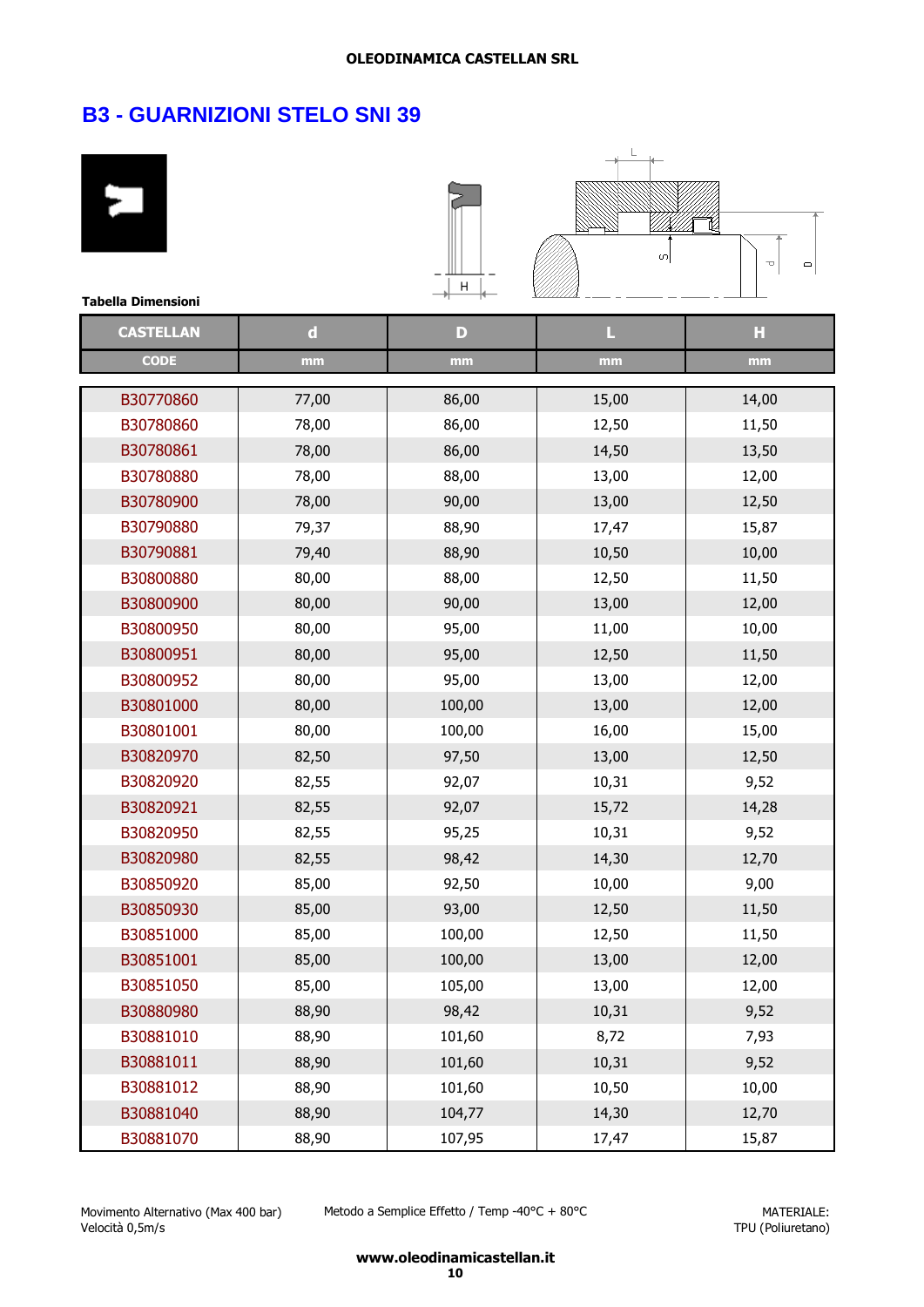| <b>Tabella Dimensioni</b> |             | Н            | ωļ    | ta<br>U<br>$\Box$ |
|---------------------------|-------------|--------------|-------|-------------------|
| <b>CASTELLAN</b>          | $\mathbf d$ | $\mathbf{D}$ | L     | H                 |
| <b>CODE</b>               | mm          | mm           | mm    | mm                |
|                           |             |              |       |                   |
| B30900980                 | 90,00       | 98,00        | 12,50 | 11,50             |
| B30901000                 | 90,00       | 100,00       | 8,00  | 7,50              |
| B30901001                 | 90,00       | 100,00       | 10,00 | 9,00              |
| B30901002                 | 90,00       | 100,00       | 12,50 | 11,50             |
| B30901003                 | 90,00       | 100,00       | 13,00 | 12,00             |
| B30901050                 | 90,00       | 105,00       | 12,50 | 11,50             |
| B30901051                 | 90,00       | 105,00       | 13,00 | 12,00             |
| B30901100                 | 90,00       | 110,00       | 13,00 | 12,00             |
| B30921040                 | 92,07       | 104,77       | 10,31 | 9,52              |
| B30931010                 | 93,00       | 101,00       | 12,50 | 11,50             |
| B30951030                 | 95,00       | 103,00       | 12,50 | 11,50             |
| B30951050                 | 95,00       | 105,00       | 9,50  | 9,00              |
| B30951051                 | 95,00       | 105,00       | 13,00 | 12,00             |
| B30951150                 | 95,00       | 115,00       | 13,00 | 12,00             |
| B30951040                 | 95,25       | 104,77       | 10,31 | 9,52              |
| B30951070                 | 95,25       | 107,95       | 10,31 | 9,52              |
| B30951071                 | 95,25       | 107,95       | 14,30 | 12,70             |
| B30951072                 | 95,25       | 107,95       | 15,72 | 14,28             |
| B30971050                 | 97,00       | 105,00       | 12,50 | 11,50             |
| B30971051                 | 97,00       | 105,00       | 14,50 | 13,50             |
| B30971060                 | 97,00       | 106,00       | 15,00 | 14,00             |
| B30991090                 | 99,00       | 109,00       | 13,00 | 12,50             |
| B31001080                 | 100,00      | 108,00       | 12,50 | 11,50             |
| B31001100                 | 100,00      | 110,00       | 11,00 | 10,50             |
| B31001101                 | 100,00      | 110,00       | 12,50 | 11,50             |
| B31001102                 | 100,00      | 110,00       | 15,00 | 14,00             |
| B31001150                 | 100,00      | 115,00       | 13,00 | 12,00             |
| B31001200                 | 100,00      | 120,00       | 13,00 | 12,00             |
| B31001201                 | 100,00      | 120,00       | 16,00 | 14,50             |
| B31001202                 | 100,00      | 120,00       | 16,00 | 15,00             |

Metodo a Semplice Effetto / Temp -40°C + 80°C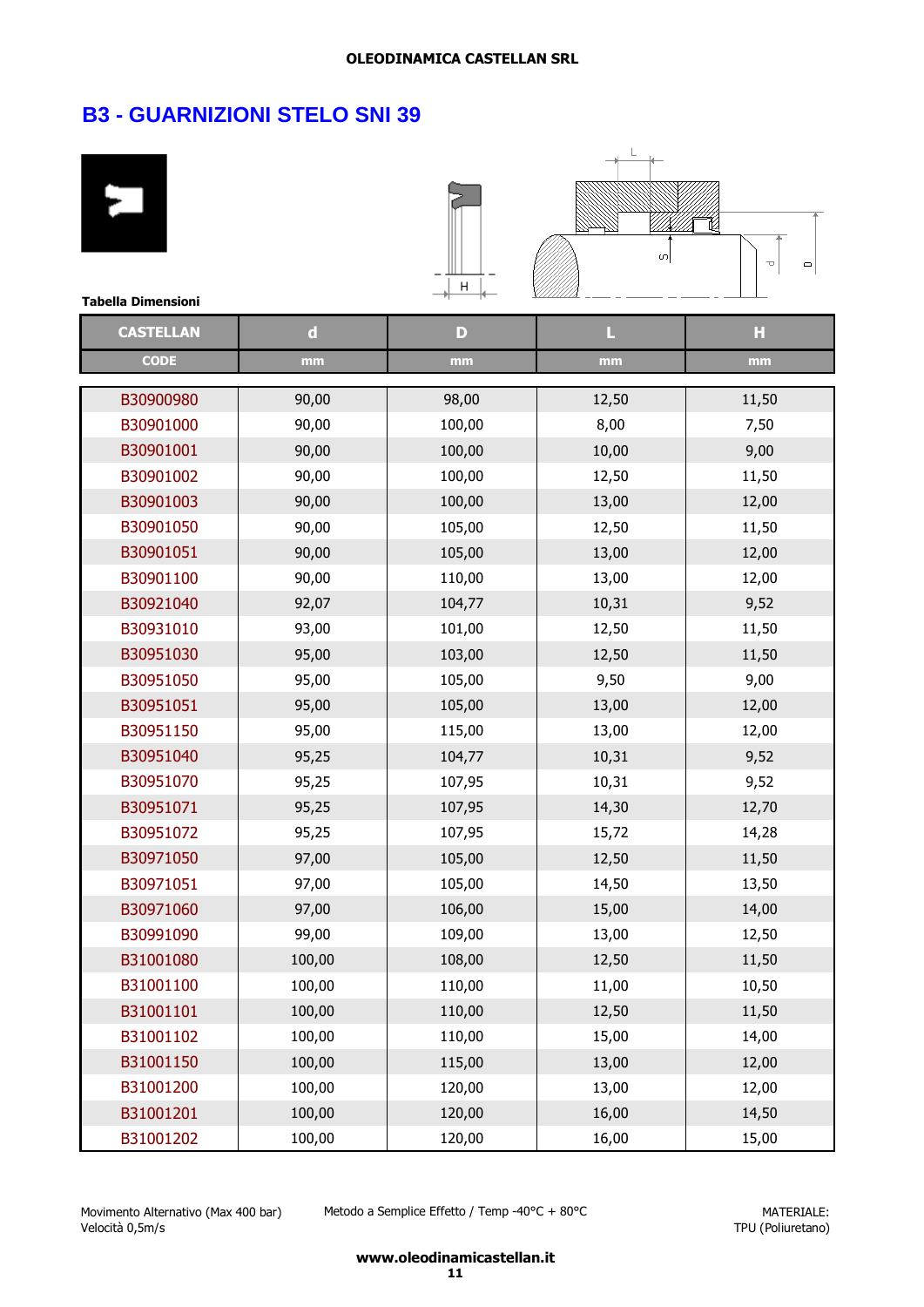| <b>Tabella Dimensioni</b> |             | Н            | $\sigma$ | U<br>$\Box$ |
|---------------------------|-------------|--------------|----------|-------------|
| <b>CASTELLAN</b>          | $\mathbf d$ | $\mathbf{D}$ | L        | H           |
| <b>CODE</b>               | mm          | mm           | mm       | mm          |
| B31001250                 | 100,00      | 125,00       | 16,00    | 15,00       |
| B31011110                 | 101,60      | 111,12       | 10,31    | 9,52        |
| B31011140                 | 101,60      | 114,30       | 8,72     | 7,93        |
| B31011141                 | 101,60      | 114,30       | 10,31    | 9,52        |
| B31011142                 | 101,60      | 114,30       | 15,72    | 14,28       |
| B31011170                 | 101,60      | 117,47       | 10,31    | 9,52        |
| B31011171                 | 101,60      | 117,47       | 14,30    | 12,70       |
| B31011200                 | 101,60      | 120,65       | 14,30    | 12,70       |
| B31011201                 | 101,60      | 120,65       | 17,47    | 15,87       |
| B31051130                 | 105,00      | 113,00       | 12,50    | 11,50       |
| B31051131                 | 105,00      | 113,00       | 14,50    | 13,50       |
| B31051150                 | 105,00      | 115,00       | 12,50    | 11,50       |
| B31051200                 | 105,00      | 120,00       | 10,90    | 9,90        |
| B31071270                 | 107,95      | 127,00       | 17,47    | 15,87       |
| B31101180                 | 110,00      | 118,00       | 12,50    | 11,50       |
| B31101200                 | 110,00      | 120,00       | 13,00    | 12,00       |
| B31101250                 | 110,00      | 125,00       | 16,00    | 15,00       |
| B31101300                 | 110,00      | 130,00       | 13,00    | 12,00       |
| B31101301                 | 110,00      | 130,00       | 16,00    | 14,50       |
| B31101302                 | 110,00      | 130,00       | 16,00    | 15,00       |
| B31101350                 | 110,00      | 135,00       | 16,00    | 15,00       |
| B31121220                 | 112,00      | 122,00       | 11,00    | 10,50       |
| B31131230                 | 113,00      | 123,00       | 9,50     | 9,00        |
| B31141270                 | 114,30      | 127,00       | 10,31    | 9,52        |
| B31141300                 | 114,30      | 130,17       | 14,30    | 12,70       |
| B31141301                 | 114,30      | 130,17       | 17,47    | 15,87       |
| B31141330                 | 114,30      | 133,35       | 17,47    | 15,87       |
| B31151230                 | 115,00      | 123,00       | 12,50    | 11,50       |
| B31151250                 | 115,00      | 125,00       | 13,00    | 12,00       |
| B31151251                 | 115,00      | 125,00       | 15,00    | 14,00       |

Movimento Alternativo (Max 400 bar) Velocità 0,5m/s

Metodo a Semplice Effetto / Temp -40°C + 80°C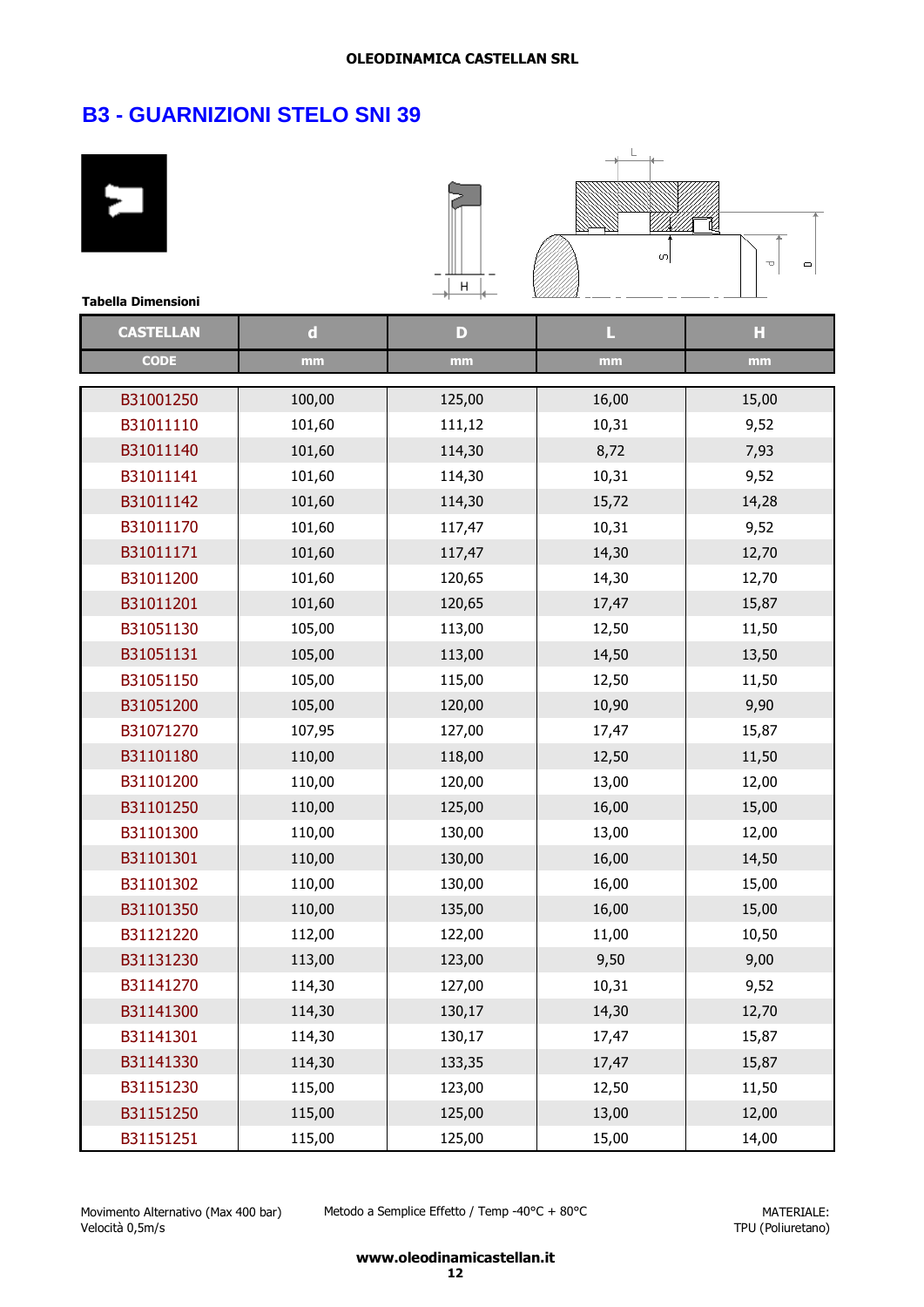| <b>Tabella Dimensioni</b> |             | Н      | $\sigma$ | U<br>Φ |
|---------------------------|-------------|--------|----------|--------|
| <b>CASTELLAN</b>          | $\mathbf d$ | D      | L        | H      |
| <b>CODE</b>               | mm          | mm     | mm       | mm     |
|                           |             |        |          |        |
| B31151300                 | 115,00      | 130,00 | 11,00    | 10,50  |
| B31151400                 | 115,00      | 140,00 | 16,00    | 15,00  |
| B31171260                 | 117,00      | 126,00 | 15,00    | 14,00  |
| B31171330                 | 117,47      | 133,35 | 17,47    | 15,87  |
| B31181260                 | 118,00      | 126,00 | 14,50    | 13,50  |
| B31201280                 | 120,00      | 128,00 | 12,50    | 11,50  |
| B31201300                 | 120,00      | 130,00 | 12,50    | 11,50  |
| B31201301                 | 120,00      | 130,00 | 13,00    | 12,00  |
| B31201350                 | 120,00      | 135,00 | 16,00    | 15,00  |
| B31201400                 | 120,00      | 140,00 | 13,00    | 12,00  |
| B31201401                 | 120,00      | 140,00 | 16,00    | 15,00  |
| B31201302                 | 120,65      | 130,17 | 10,31    | 9,52   |
| B31201303                 | 120,65      | 130,17 | 17,47    | 15,87  |
| B31211350                 | 121,00      | 135,00 | 10,00    | 9,00   |
| B31251330                 | 125,00      | 133,00 | 12,50    | 11,50  |
| B31251350                 | 125,00      | 135,00 | 11,00    | 10,00  |
| B31251450                 | 125,00      | 145,00 | 13,00    | 12,00  |
| B31251451                 | 125,00      | 145,00 | 16,00    | 15,00  |
| B31251500                 | 125,00      | 150,00 | 16,00    | 15,00  |
| B31251550                 | 125,00      | 155,00 | 19,00    | 18,00  |
| B31271390                 | 127,00      | 139,70 | 10,31    | 9,52   |
| B31271391                 | 127,00      | 139,70 | 15,72    | 14,28  |
| B31271420                 | 127,00      | 142,87 | 14,30    | 12,70  |
| B31271460                 | 127,00      | 146,05 | 17,47    | 15,87  |
| B31281360                 | 128,00      | 136,00 | 12,50    | 11,50  |
| B31301380                 | 130,00      | 138,00 | 12,50    | 11,50  |
| B31301500                 | 130,00      | 150,00 | 13,00    | 12,00  |
| B31301501                 | 130,00      | 150,00 | 16,00    | 15,00  |
| B31301420                 | 130,17      | 142,87 | 15,72    | 14,28  |
| B31301520                 | 130,17      | 152,40 | 14,30    | 12,70  |

Movimento Alternativo (Max 400 bar) Velocità 0,5m/s

Metodo a Semplice Effetto / Temp -40°C + 80°C